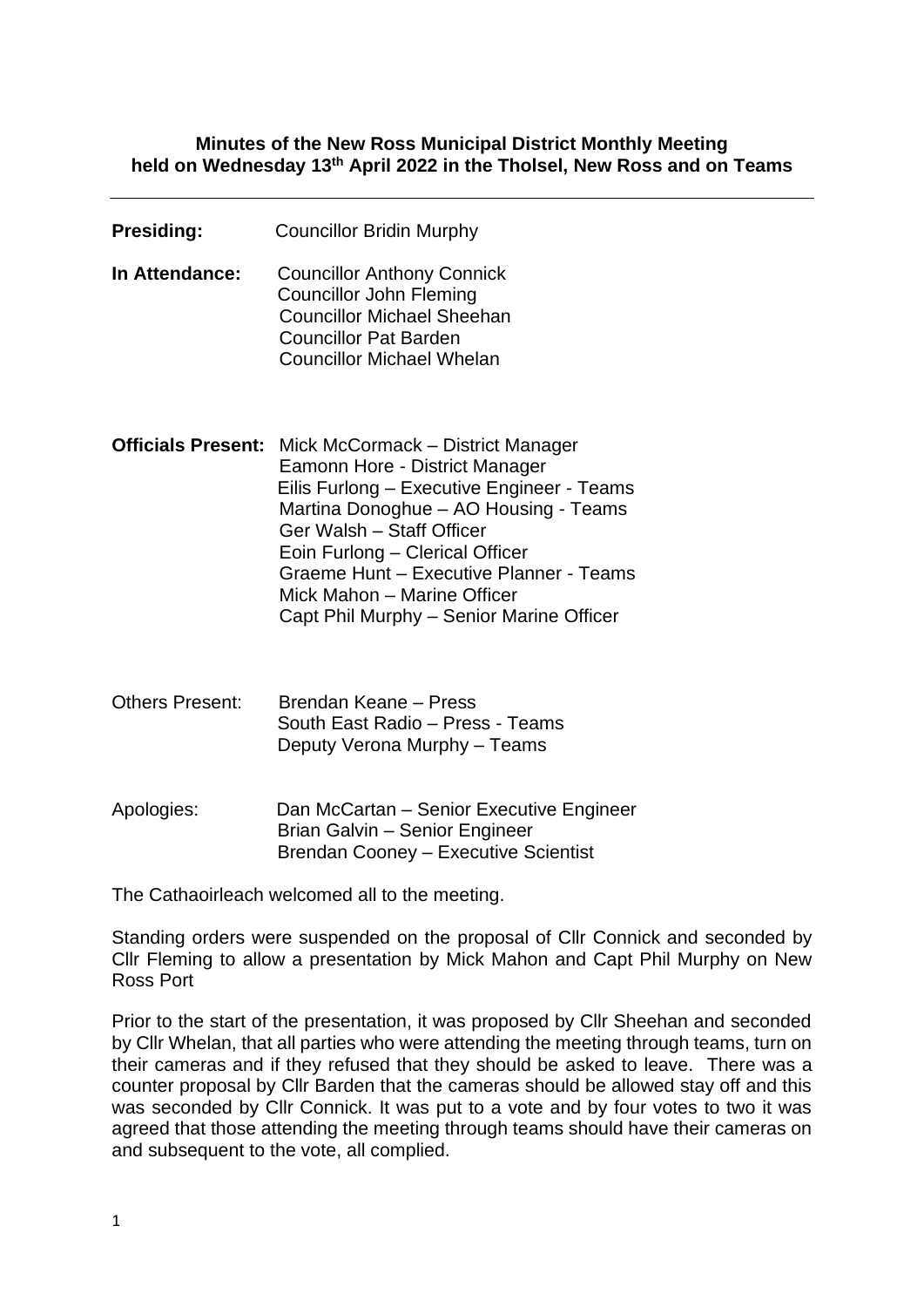#### **Presentation on New Ross Port**

A presentation was given by Mick Mahon, Marine Officer and Capt Phil Murphy, Senior Marine Officer, who following the presentation, responded to questions from the Members.

Responding to a query re the decrease in shipping numbers, the Members were informed that everything possible is being done to counteract the drop. The Director of Services advised the Members that a major drop in numbers happened about twenty years ago but that for the last ten years or so the numbers have stablised at around 100 per year. They were advised that the Marina isn't full but is very busy and that the River Search and Rescue boat is accommodated on a complimentary basis and that the Marshmeadows Jetty is open for use to other operators.

The Senior Marine Officer and Marine Officer were advised that Port Officers from Savannah which is the  $4<sup>th</sup>$  biggest seaport in the US, would be willing to assist with strategy and advice for New Ross Port.

The Cathaoirleach and Members thanked the presenters for their attendance and presentation.

#### **Sympathies**

Cllr Fleming offered sympathies to the families of Catherine Doyle, Ballagh, Raheen, Michael Roche, Tinecarraig, Newbawn, Kevin O Leary, Springmount, Rathnure and Emma Quigley, Rathduff Lane, Rathnure, Anne O Neill, Clonroche and Kitty Morrissey, Cassagh.

Cllr Connick sympathised with the family of Loretta Dooley, Rosbercon on her recent death in her 106<sup>th</sup> year.

Cllr Barden sympathised with the family of Michael Roche Tinecarrig and Kitty Morrissey, Cassagh.

Cllr Sheehan offered sympathies to the family of Michael Sills and the London Wexford Association.

A minute's silence was observed for Michael Kavanagh, Mountgarrett, New Ross, father of former New Ross Town Councillor Tomás Kavanagh.

#### **Congratulations**

Cllr Whelan, Cllr Barden and Cllr Sheehan congratulated all who were involved in Wexford's success at the LAMA awards and congratulated the Cathaoirleach Cllr Bridin Murphy who was instrumental in the success of the Summer Sessions in New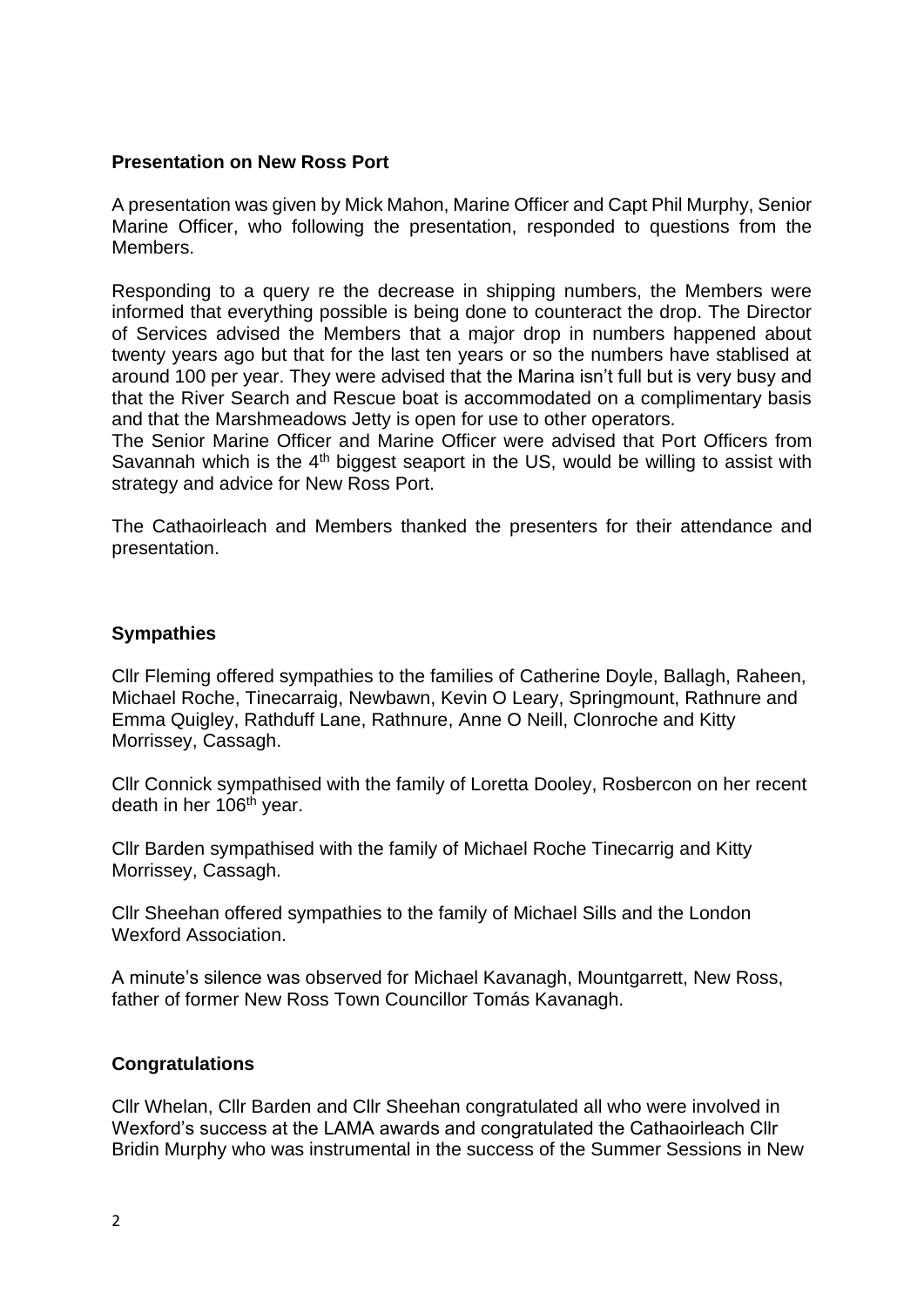Ross. The Cathaoirleach remarked that New Ross was the only Municipal District which had been short listed and that all other's short listed were full Councils.

Cllr Fleming congratulated Wexford Camogie Team on their Division 2 success.

# **1.0 Confirmation of Minutes**

1.1 Monthly Meeting –

The March 2022 Minutes were proposed as presented by Councillor Connick and seconded by Cllr Fleming

# **Matters Arising**

N/A

# **2.0 Consideration of Reports and Recommendations.**

### **2.1 District Managers Report**

The District Manager delivered his report and responded to queries raised by the Members.

#### **Pedestrianisation**

The District Manager advised that public consultation on the Pedestrianisation in New Ross Town would begin Wednesday 13<sup>th</sup> April and will be open for 4 weeks, after which the findings will be collated and brought to the Members, most likely in June or July. It will be advertised in the People Group Newspapers and on the Wexford County Council Website. The survey would be available on the Wexford County Council Portal and paper copies are available from New Ross Municipal District Office. It was requested that the Public Consultation documents and portal link be forwarded to the Members.

#### **Civic Awards Night**

The Members were informed that the Civic Awards night is on Thursday 21st April 2022 in the Brandon House Hotel New Ross at 7.30pm and that 12 very worthy nominated individuals and groups will all be bestowed with the highest Civic award that the Elected Members of NRMD can give.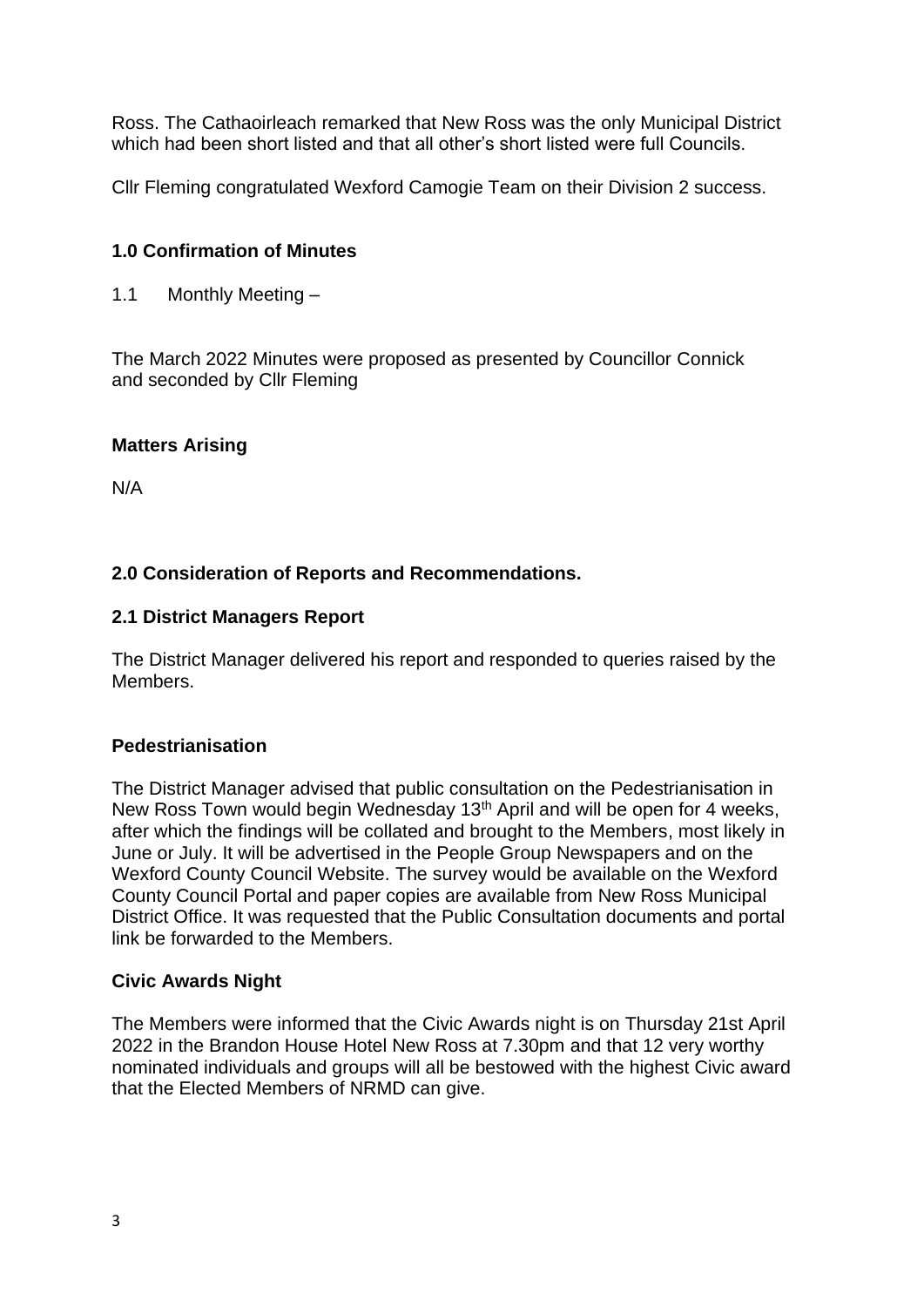### **LAMA Awards**

New Ross Municipal District was delighted to receive the very prestigious bronze award in the Arts/Culture (include festival & Events) category at the National LAMA awards for the very successful Summer Sessions in the summer of 2021. The District Manager gave special thanks to St Michaels Theatre for running the events and looked forward to an equally successful Summer Sessions 2022.

He also congratulated Wexford Borough who won gold for Min Ryan Park in the best public park category and the Norman way project which made the finals in the Heritage project category.

#### **Wexford/London Association Dinner Dance**

The District Manager expressed his delight at being invited with the Leas Cathaoirleach to represent New Ross at the Wexford London Association Dinner dance in the Clayton Crown Hotel Cricklewood on Saturday 23<sup>rd</sup> April which would be a great opportunity to meet and show support to the Wexford diaspora. The Members all asked to be associated with sympathies on the death of Michael Sills who had made a great contribution to the work of the London Wexford Association over 50 years.

# **Guitar Festival (Official Opening)**

The Members were informed that the Inaugural New Ross Guitar Festival would be launched at Hook Lighthouse on 29<sup>th</sup> April and would take place from the 11th to the 14th of August. The festival intends to bring to the New Ross District,and will feature top class Irish and International guitarists in different genres, with the world class classical guitarist David Creevy, Director of the Wexford School of Music, as Festival Director. The District Manager advised that the festival is being chaired by Cllr Bridin Murphy and he thanked her and her Committee for all their work in getting this off the ground and looked forward to the addition of another festival to the busy calendar of festivals for 2022 and to welcoming the many visitors expected to attend the festival.

#### **Outdoor Dining Areas**

The District Manager looked forward to the return of the successful outdoor dining in the Summer of 2022 bringing the Tourists and visitors to New Ross this Summer season.

#### **Brennan's Lane/Shambles**

The District Manager informed the Members that he is awaiting the Contract and conditions of grant from the Department and hoped to receive them soon and to then make a start on the Project over the coming Months.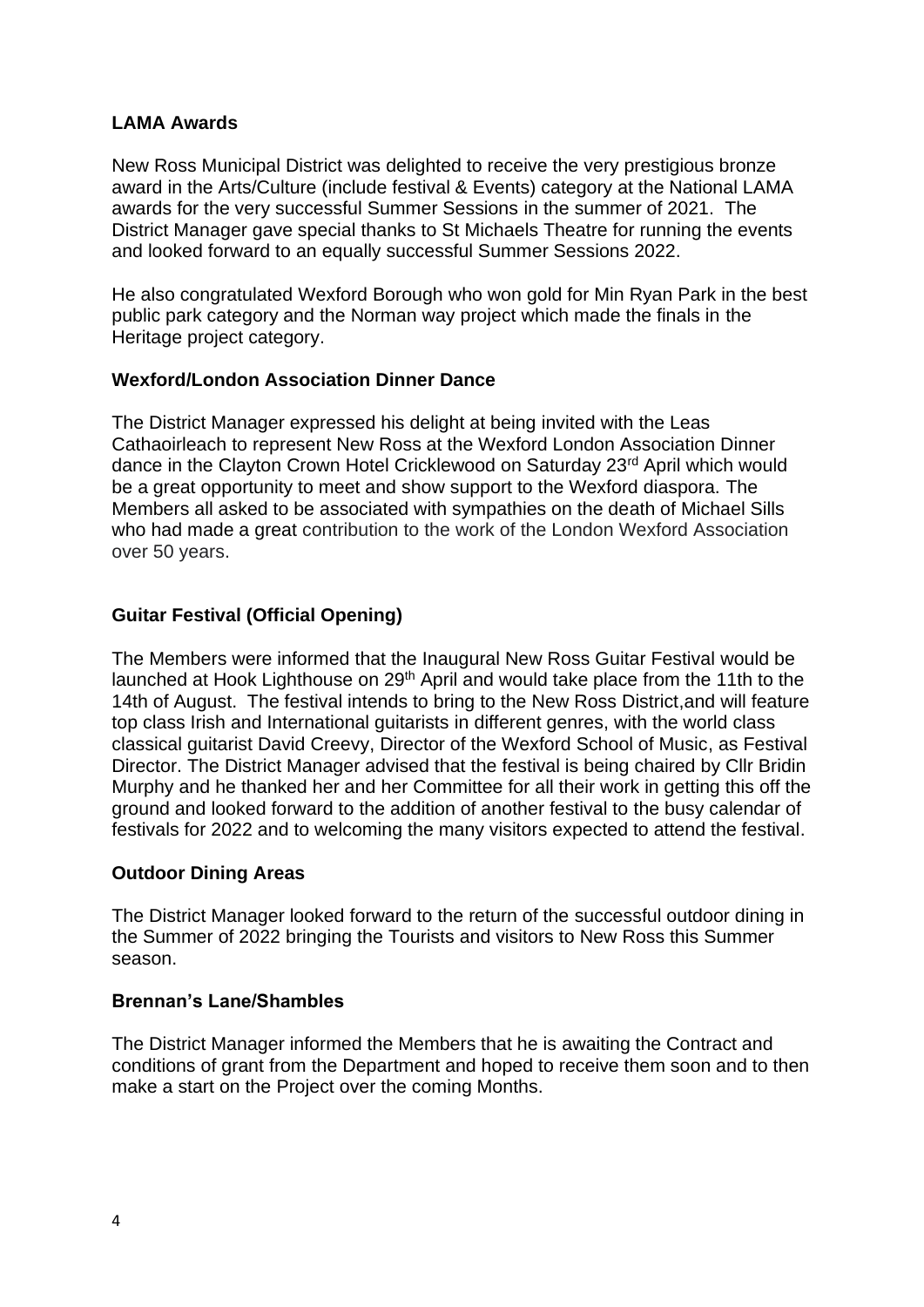# **St Stephens Cemetery**

The Members were informed that it is hoped to have a Contractor appointed in the coming week for the St Stephens Cemetery Extension and works are expected to be complete by the end of July 2022.

### **LLPPS. Rd 3.**

Following the allocation of €25,000 for LLPSS Round 3, the District is working with St Michael's Theatre and Event Lighting Management to bring concerts to a number of Community centres around the District in Clonroche, Campile, Fethard, Ballycullane and Adamstown with the line-ups to be announced later.

### **All Ireland Vintage Rally (Tullogher Rosbercon Vintage Club)**

On Saturday 23rd April Tullogher Rosbercon Vintage club will bring the All-Ireland Vintage rally to New Ross and participants and clubs from throughout Ireland are expected to attend which will lead to significant footfall and spend in the area over the weekend.

### **Oaklands Lake – Dunbrody Festival/South East Classic**

The Municipal District was delighted to support the staff and Committee of Oaklands lake with 2 competitions this year, the Dunbrody festival which attracts 58 anglers from all over Ireland and the UK for a 2 day event, and a new 3 day event this year called the South East Classic will have Oaklands as its hub. The organisers estimated that both events will create between 150-200 bed nights and further enhance Oaklands reputation as a Coarse Angling destination.

The District Manager acknowledged the role of Cllr Connick in relation to the All-Ireland Vintage Rally and the Oaklands Lake competitions.

# **Wexford Sports and Classic Club Spring Challenge 16th/17th April**

The District Manager thanked Wexford Sports & Classic Car Club for bringing a static display to the quay of New Ross on Saturday April 16<sup>th</sup> which would involve a group of motor enthusiasts bringing along up to 200 cars for display, and on Sunday then there would be a Charity Car Run

#### **St Patricks Day Parades**

The organisers of the St Patricks Day parades in Clonroche, Fethard and New Ross were thanked by the District Manager for the huge voluntary effort that goes into organising these parades with very big numbers coming out this year to celebrate.

#### **CCTV**

The Members were advised that staff are currently working through the Data Impact Assessments and requirements on the CCTV scheme which will then be forwarded to the Garda Commissioner for sanction.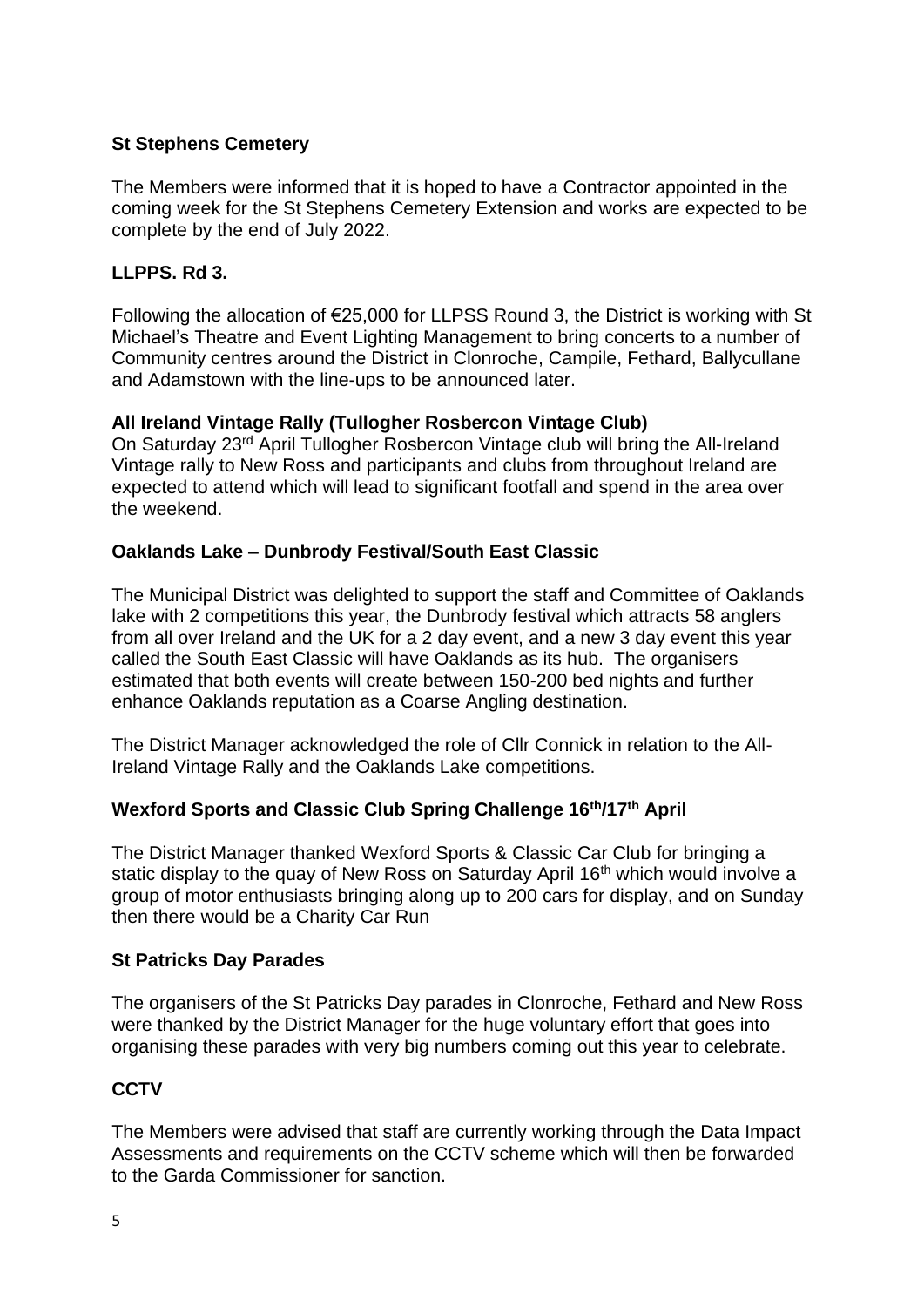#### **Destination Towns**

Works are continuing on the Destination Towns Project. The Town centre litter bins are being replaced this week and procurement on the Tourism Information kiosk and also the location of the Norman Knight photo op Statues and work on the wayfinding signage is progressing. The District Manager was asked if any of the old bins could be given to schools or estates and he advised that they could but that there would be no service for emptying the bins available.

The Members thanked the District Manager for his report and thanked local Community groups for their assistance with Ukrainian displaced persons. The District Manager was asked to investigate whether Oris funding could be applied for in relation to the statue of Michael O Hanrahan for Brennan's Lane. He advised the Members that while there were no final plans yet for Brennans Lane, that he would forward the Town and Village funding application to them for information.

The District Manager was asked about works at Terrerath Castle and consideration of taking the Castle and St Brigids well into account in relation to a tourist trail. He advised that the programme of works was on the agenda and was being led by the planning section.

In relation to a query on the use of the former fire station or former ambulance station by Blood Bikes, the members were informed that the HSE is in negotiations on the issue.

# **Special Projects**

Apologies were given by Brian Galvin, Senior Engineer who had provided a report to the Members.

The Cathaoirleach asked for an update on the road closures to facilitate the works on the High Hill.

It was suggested that White Mountain be linked in to the Greenway trail and St Mullins and Mount Elliot and the District Director advised that there was already a link from Mount Elliot to St Mullins but that it was ultimately in the Dublin direction.

#### **2.2. Roads Report**

The Executive Engineer delivered her report and responded to queries from the Members.

She advised that stabilising works were currently taking place at Gurraun Bridge and that all bridges are checked following flooding as a matter of course. The Members were also advised in relation to queries on road repairs, that an audit is carried out and the roads are indexed in order to decide on priority for works.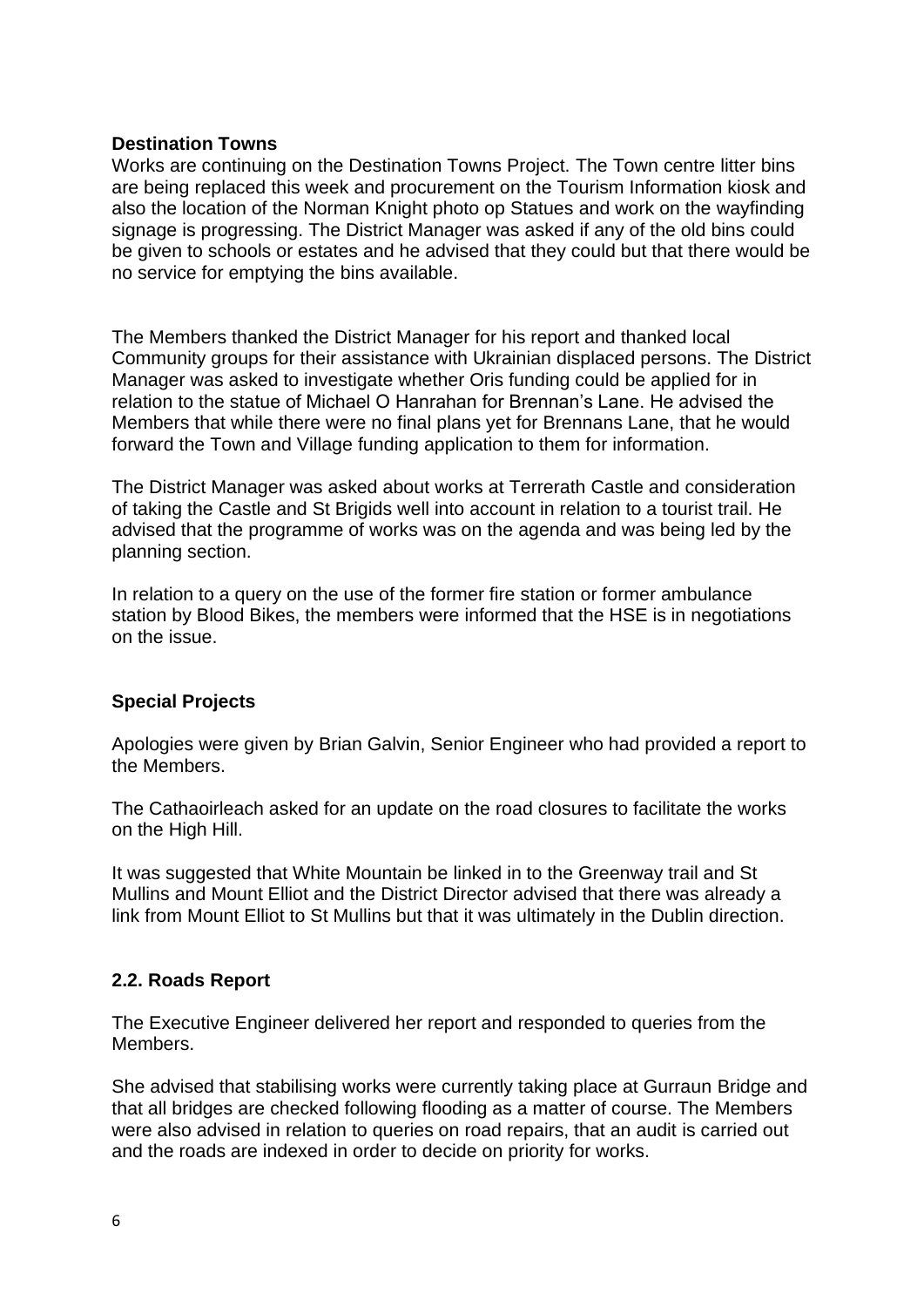The Executive Engineer advised that she would replace the 'yield' sign at the John St/High Hill junction.

# **2.3. Water Services Report**

The Executive Engineer had been called away on an urgent call but provided his report to Members.

A query was made with regard to ongoing issues with water pressure at Sids Diner, **Marshmeadows** 

# **2.4. Housing Report.**

The Housing report was delivered by the Administrative Officer, Housing who responded to queries from the Members.

In relation to a query on vacancies, she advised that she would send out a list of all vacancies in the district, including the length of time the houses had been vacant. She also advised that the programme for replacement of windows and doors had been superseded by the Energy Upgrade Scheme. The Members were advised that the sewage issue at Fatima Place is being addressed by Water Services.

The AO advised that she would get an update on the houses at Rosbercon for the next meeting or, alternatively, ask the Senior Executive Architect to attend.

# **2.5 Planning Report**

The Executive Planner responded to queries from the Members. They requested that the same Planner attend each meeting and requested information on the waiting time for pre planning meetings

# **2.6 Planning Grants**

The content of the report was noted by the Members.

# **2.7 Planning Refusals**

The content of the report was noted by the Members.

# **2.8 Libraries Archives & Arts Report**

The content of the report was noted by the Members.

# **2.9 Community Development Report**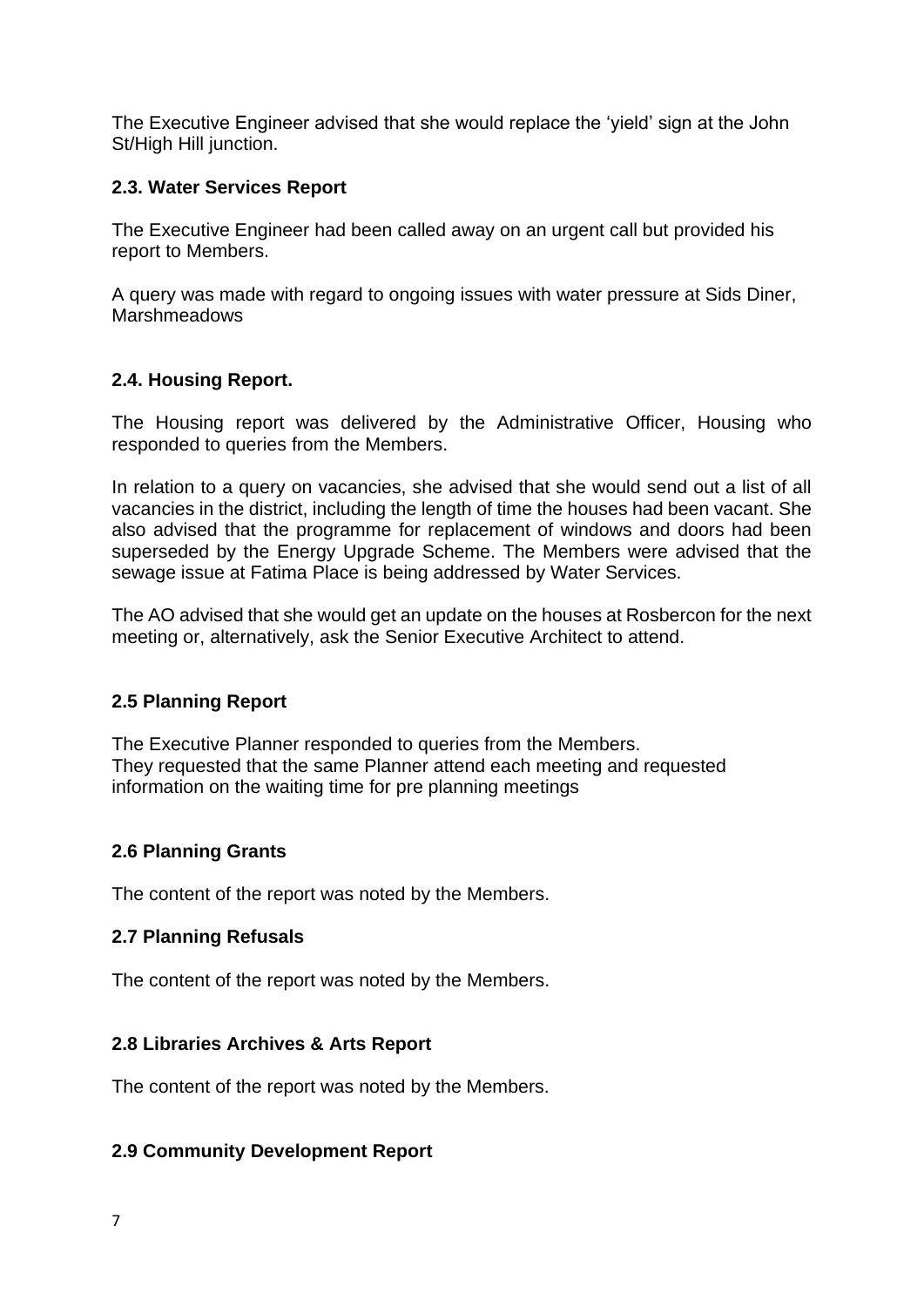The content of the report was noted by the Members.

# **2.10 Environment Report**

The Executive Scientist was gave apologies for the meeting.

# **2.11 Fire Services Report**

The content of the report was noted by the Members.

### **2.12 Members Query System**

The content of the report was noted by the Members

### **3.0 Business prescribed by Statute, Standing Orders or Resolutions of the Municipal District Members**

3.1 The Schedule of Municipal District Works was adopted on the proposal of Cllr Sheehan and seconded by Cllr Connick

### **4.0Other Business**

N/A

# **5.0 Notice of Motion/s –**

N/A

# **6.0Correspondence**

- 6.1The invitation to attend the Easter Sunday Parade and Ceremony was acknowledged by the Members
- 6.2An invitation to the Wexford War of Independence and Civil War Digitisation Day run by Wexford Library Service, was acknowledged by the **Members**

**7.0 AOB**